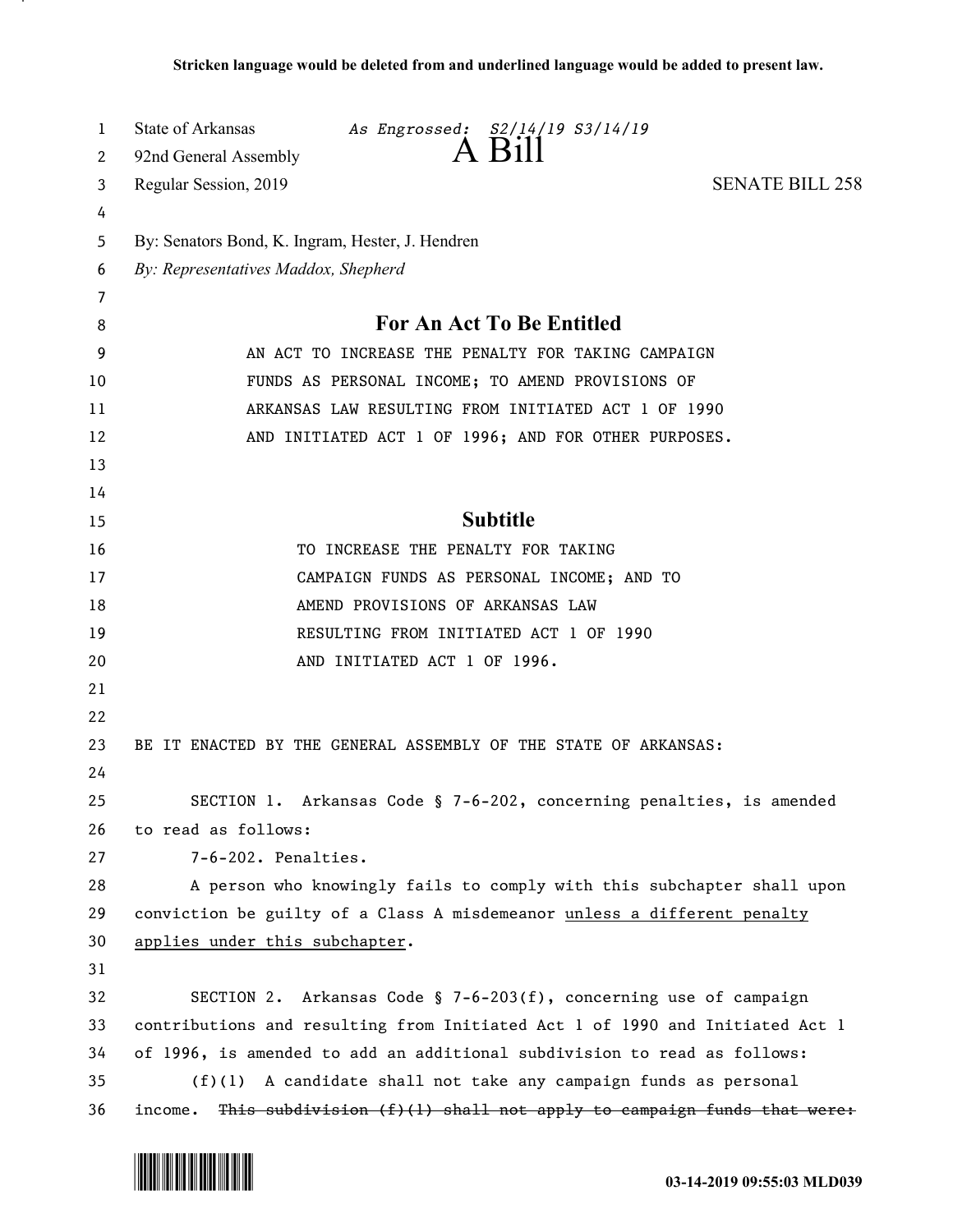1 (A) Accumulated prior to the passage of Initiated Act 1 of 1990; or (B) Disposed of prior to July 28, 1995. (2) A candidate shall not take any campaign funds as income for his or her spouse or dependent children, except that: (A) This subsection shall not prohibit a candidate who has an opponent from employing his or her spouse or dependent children as campaign workers; and (B) Any candidate who has an opponent and who, during the campaign and before the election, takes a leave of absence without pay from his or her primary place of employment shall be authorized to take campaign funds during the campaign and before the election as personal income up to the amount of employment income lost as a result of such leave of absence. (3) A candidate who takes campaign funds during the campaign and before the election under a leave of absence pursuant to the provisions of subdivision (f)(2) of this section may elect to treat the campaign funds as a loan from the campaign fund to the candidate to be paid back to the campaign fund by the candidate. *(4)(A)(i) For purposes of this subsection, a candidate or officeholder, who uses campaign funds or carryover funds to fulfill any commitment, obligation, or expense that would exist regardless of the candidate's campaign or officeholder activity, shall be deemed to have taken campaign funds as personal income. (ii) Candidates or officeholders may use campaign funds or carryover funds to fulfill any commitment, obligation, or expense authorized by law, or permitted by an Arkansas Ethics Commission rule or opinion at the time of the expenditure, or reasonably and legitimately related to a campaign or officeholder activity. (B) The use of campaign funds to purchase a cake or other perishable item of food at a fund-raising event held by a volunteer agency, as defined in § 16-6-103, shall not be considered a taking of campaign funds as personal income. (C) The use of campaign funds to purchase advertising prior to the date the final report is due to be filed thanking voters for their support shall not be considered a taking of campaign funds as personal income.*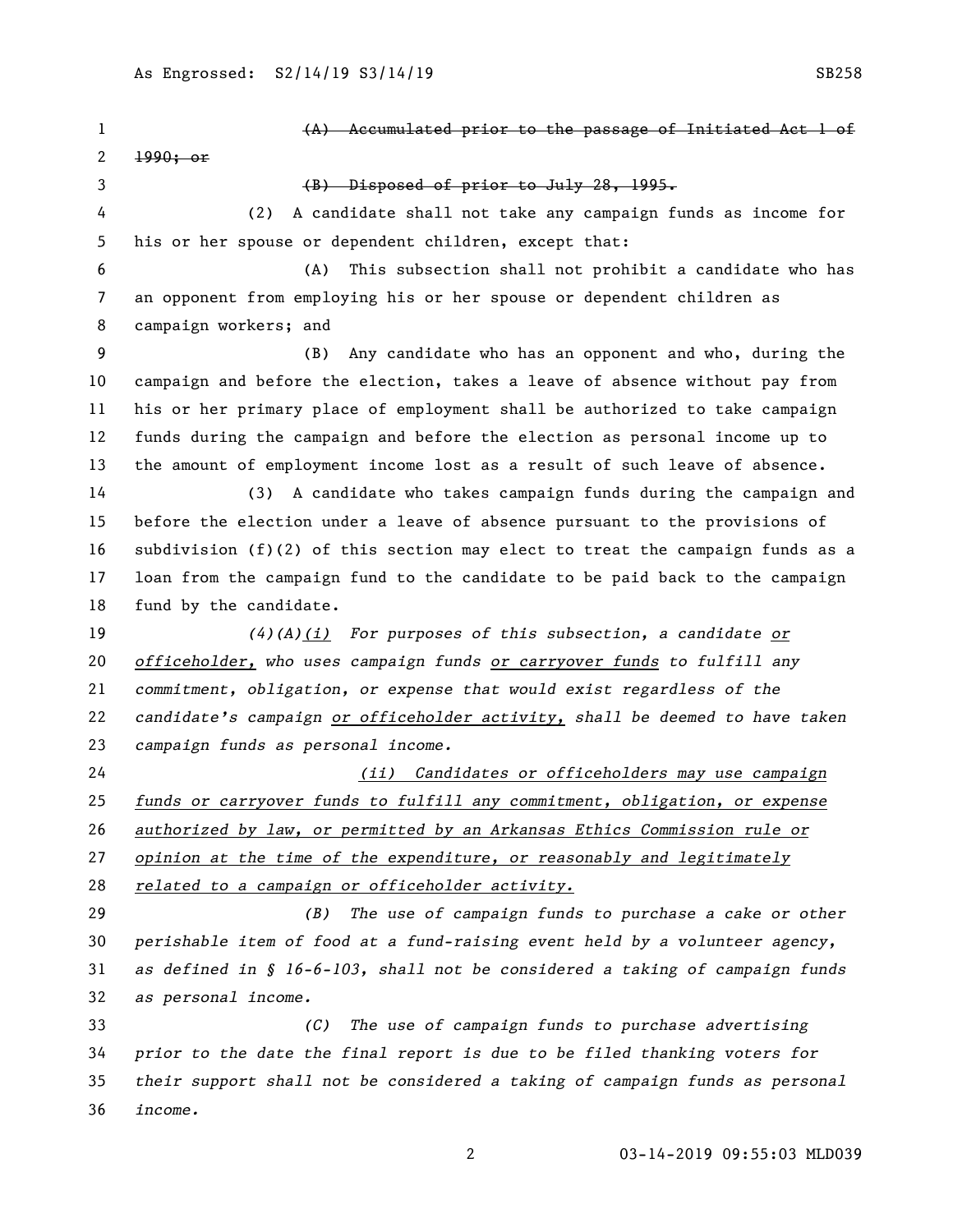| 1                     | The use of campaign funds to pay a candidate's own<br>(D)                       |
|-----------------------|---------------------------------------------------------------------------------|
| $\mathbf{2}^{\prime}$ | personal expenses for food, lodging, or travel to attend a national             |
| 3                     | presidential nominating convention shall not be considered a taking of          |
| 4                     | campaign funds as personal income.                                              |
| 5                     | (5) If a candidate loses an election or if an officeholder is no                |
| 6                     | longer in office, and after disposing of surplus funds, has carryover funds     |
| $\overline{7}$        | remaining, personal use of funds remains prohibited by this section for         |
| 8                     | expenses unless the expenses relate to a future candidacy and comply with       |
| 9                     | subdivision $(f)(5)$ of this section.                                           |
| 10                    | (6) Knowingly taking campaign funds as personal income is a:                    |
| 11                    | (A) Class B felony if the value of the benefit is twenty-                       |
| 12                    | five thousand dollars (\$25,000) or more;                                       |
| 13                    | (B) Class C felony if the value of the benefit is five                          |
| 14                    | thousand dollars $(\$5,000)$ or more but less than twenty-five thousand dollars |
| 15                    | $($ \$25,000);                                                                  |
| 16                    | Class D felony if the value of the benefit is two<br>(C)                        |
| 17                    | thousand five hundred dollars $(\$2,500)$ or more but less than five thousand   |
| 18                    | dollars $(55,000)$ ; or                                                         |
| 19                    | Class A misdemeanor if the value of the benefit is<br>(D)                       |
| 20                    | less than two thousand five hundred dollars (\$2,500).                          |
|                       |                                                                                 |
| 21                    | (7) It is an affirmative defense to a prosecution for taking                    |
| 22                    | campaign funds as personal income if the candidate or officeholder shows by a   |
| 23                    | preponderance of the evidence that:                                             |
| 24                    | (A) If the personal property was retained as carryover                          |
| 25                    | funds, that the candidate or officeholder:                                      |
| 26                    | (i) Reported the personal property as carryover                                 |
| 27                    | funds; and                                                                      |
| 28                    | (ii) Retained or disposed of the personal property                              |
| 29                    | in the manner that is required by law for carryover funds; or                   |
| 30                    | (B) If the personal property was retained as surplus                            |
| 31                    | funds, that the candidate or officeholder:                                      |
| 32                    | (i) Reported the personal property as surplus funds;                            |
| 33                    | and                                                                             |
| 34                    | (ii) Retained or disposed of the personal property                              |
| 35                    | in the manner that is required by law for surplus funds.                        |